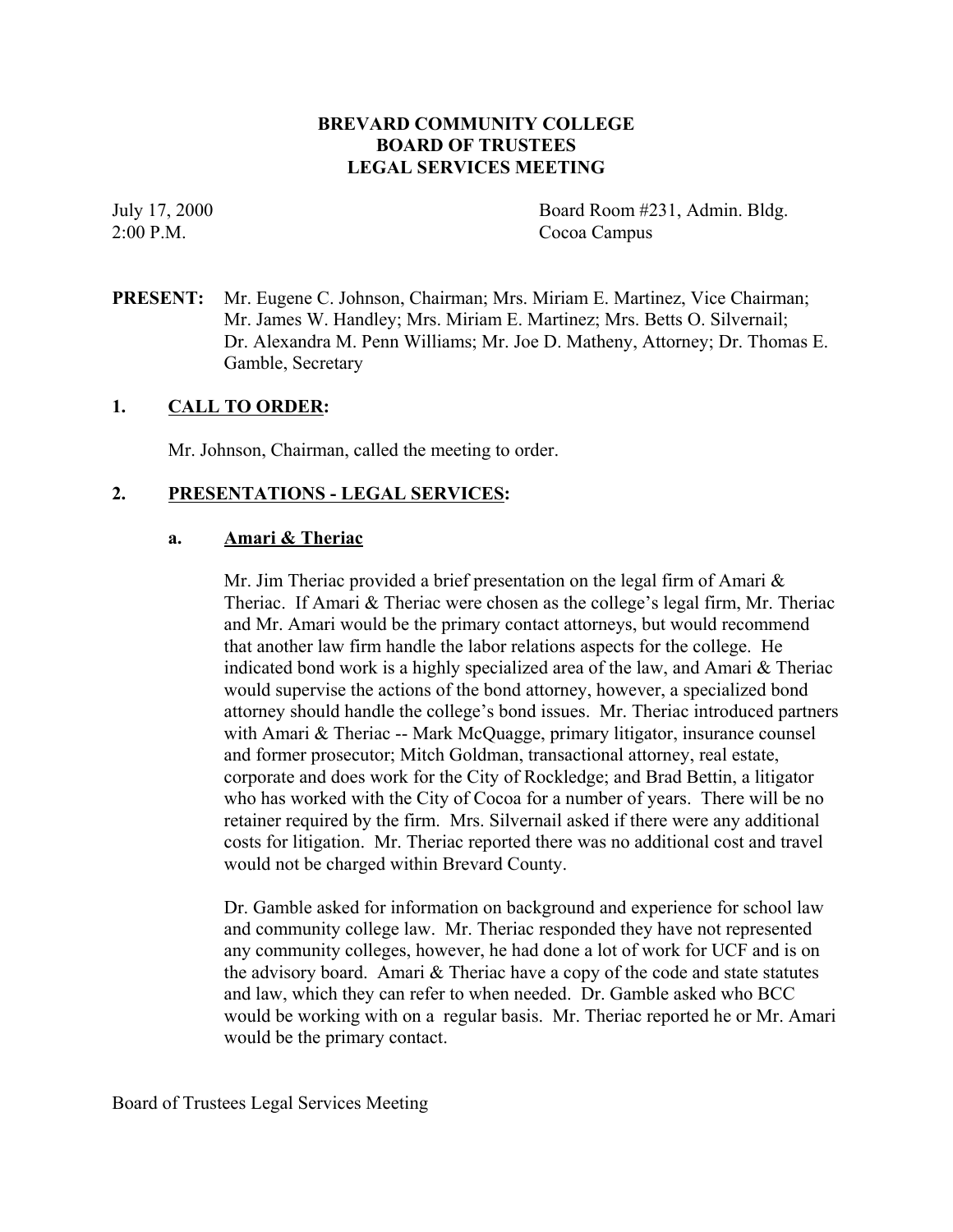Mr. Johnson asked if Amari & Theriac were familiar with the legislation regarding the operation of direct support organizations. Mr. Theriac reported the firm has done work with direct support organizations. Mr. Amari dealt primarily with this area. Mr. Theriac reported he had also served on the BCC Foundation Board. Mr. Johnson asked what type of experience Amari & Theriac have had with the risk management consortium in Florida in dealing with activities concerning the college. Mr. Theriac reported they have had no dealings with the consortium.

Dr. Gamble asked Mr. Theriac to characterize the administrative organization of his firm as compared to a firm such as Dean Mead and Holland and Knight. Mr. Theriac reported Amari & Theriac consists of thirteen partners and does not have associates.

Mr. Handley asked Mr. Theriac if Amari & Theriac is a totally local firm. Mr. Theriac stated they were local. The firm began in 1974 and the primary office is in Cocoa with another office in Suntree. Mr. Theriac reported they have never been sued for malpractice.

## b. Dean Mead

Mr. Ken Crooks, attorney for Dean Mead, introduced Mr. Darryl Bloodworth, president of the firm. Mr. Bloodworth reported the firm began approximately 20 years ago and there are three Brevard County offices and one in Fort Pierce with 40 attorneys. The lead attorneys in the representation of Brevard Community College would be the seven lead attorneys who practice in the Brevard County offices, however, the college would have the resources of every lawyer in each office. Dean Mead is an A/V rated firm and most of the individual partners are A/V rated. Five lawyers are listed in the publication Best Lawyers in America. They have extensive experience in representing local governments, colleges and universities. Dean Mead does not currently represent a community college, however, they do represent Florida Technological University. Regarding cases, Dean Mead, does use a team concept to make sure the correct combination of people is working on a particular matter. Dean Mead has spent a lot of time and effort to ensure they are advanced technologically and have their own Intranet and a web site. The lead attorneys will be Ken Crooks and Joel Boyd, both of whom practice out of the Viera office. Mr. Bloodworth reported these are experienced, capable lawyers, who know the community and have the background and experience to meet most of the college's needs. If something comes up that is not within their area of expertise, there are other lawyers both in Brevard County,

Board of Trustees Legal Services Meeting July 17, 2000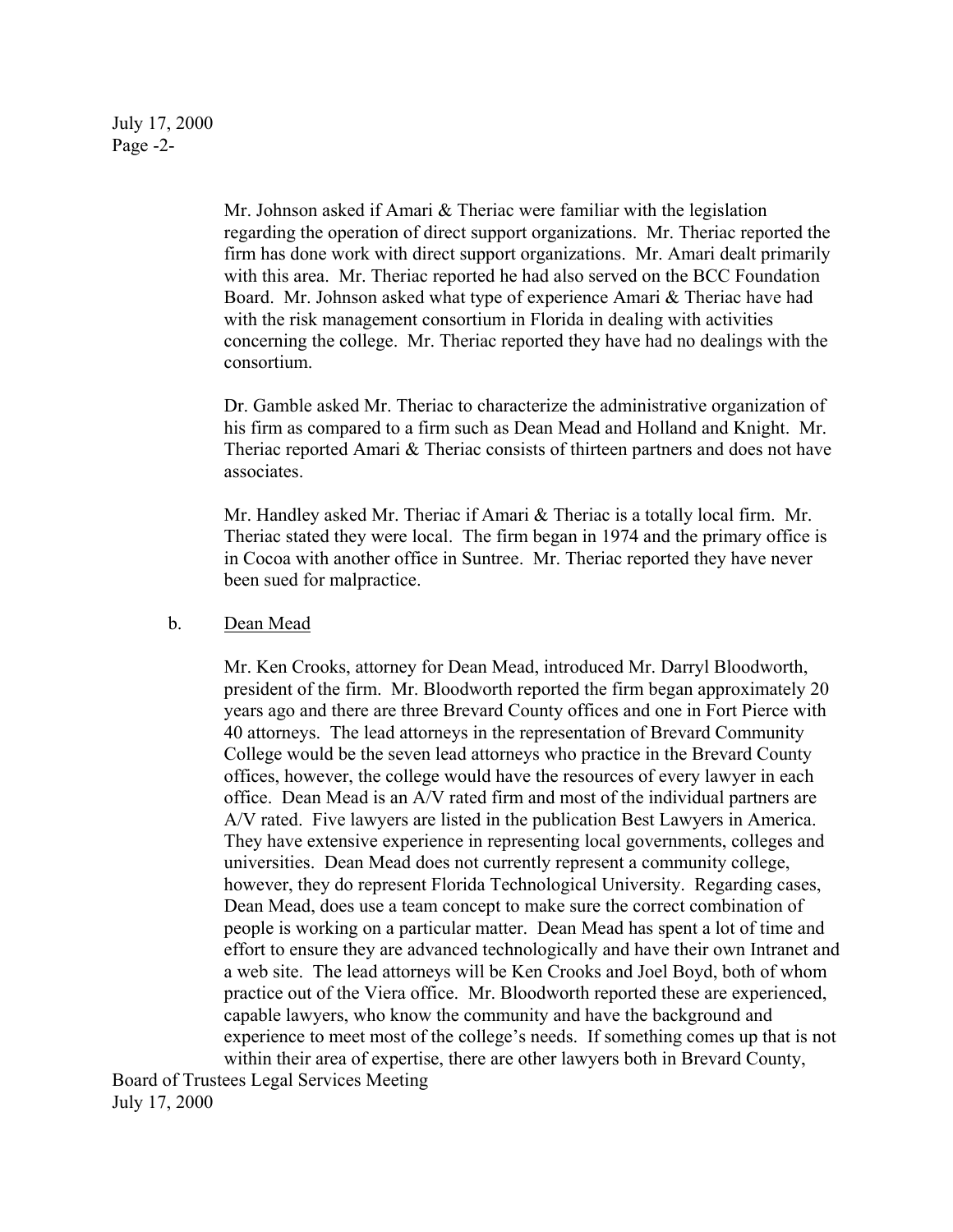Orlando and Fort Pierce, who are ready to assist. Some representative clients in Brevard County are the Viera Company, Florida Tech, Harris Corporation, and Huntington Bank.

Mr. Crooks reported he represented the Brevard County Commissioners as an outside and inside counsel for more than thirteen years. He reported on his expertise by serving on the various representative boards throughout Brevard County. Dean and Mead is very involved in the community and each of the share holders in the Viera office have been part of the firm for 20 years.

Dr. Penn Williams asked Mr. Crooks about his experience with direct support organizations. Mr. Crook reported Dean Mead has been involved with several of the medical foundations of the University of Florida and various members of the firm have been members of community college foundations as board members.

Mrs. Martinez asked Mr. Crooks to elaborate about the firm being pro active with clients. Mr. Crooks reported it is important to make sure that everyone is familiar with the rules and also reported Dean Mead provides seminars to educate employees to assist in avoiding human resources problems. In addition, they have quarterly news letters relative to new important legal issues which is provided to all clients.

Mrs. Silvernail asked for additional information on the litigation experience of Dean Mead and if it would be typically local attorneys. Mr. Crooks reported there are two litigators at the Viera office with experience in local government issues in the federal and local courts. Mr. Bloodworth reported in Orlando there are six lawyers who do nothing but litigate and can assist in a broad range of experience.

Mrs. Silvernail asked about Dean Mead's experience with union negotiations. Mr. Crooks reported he represented Brevard County for over ten years with union negotiations with the EMS fire fighters. He also was the prosecutor in front of their personnel counsel and handled the PERC issues. They currently represent the St. Lucie County Fire District which has been involved in union contracts for several years.

### c. Holland & Knight

Mr. William Potter, partner with Holland & Knight in the Melbourne office, introduced three partners from the Melbourne office he brought with him. Board of Trustees Legal Services Meeting July 17, 2000 Page -4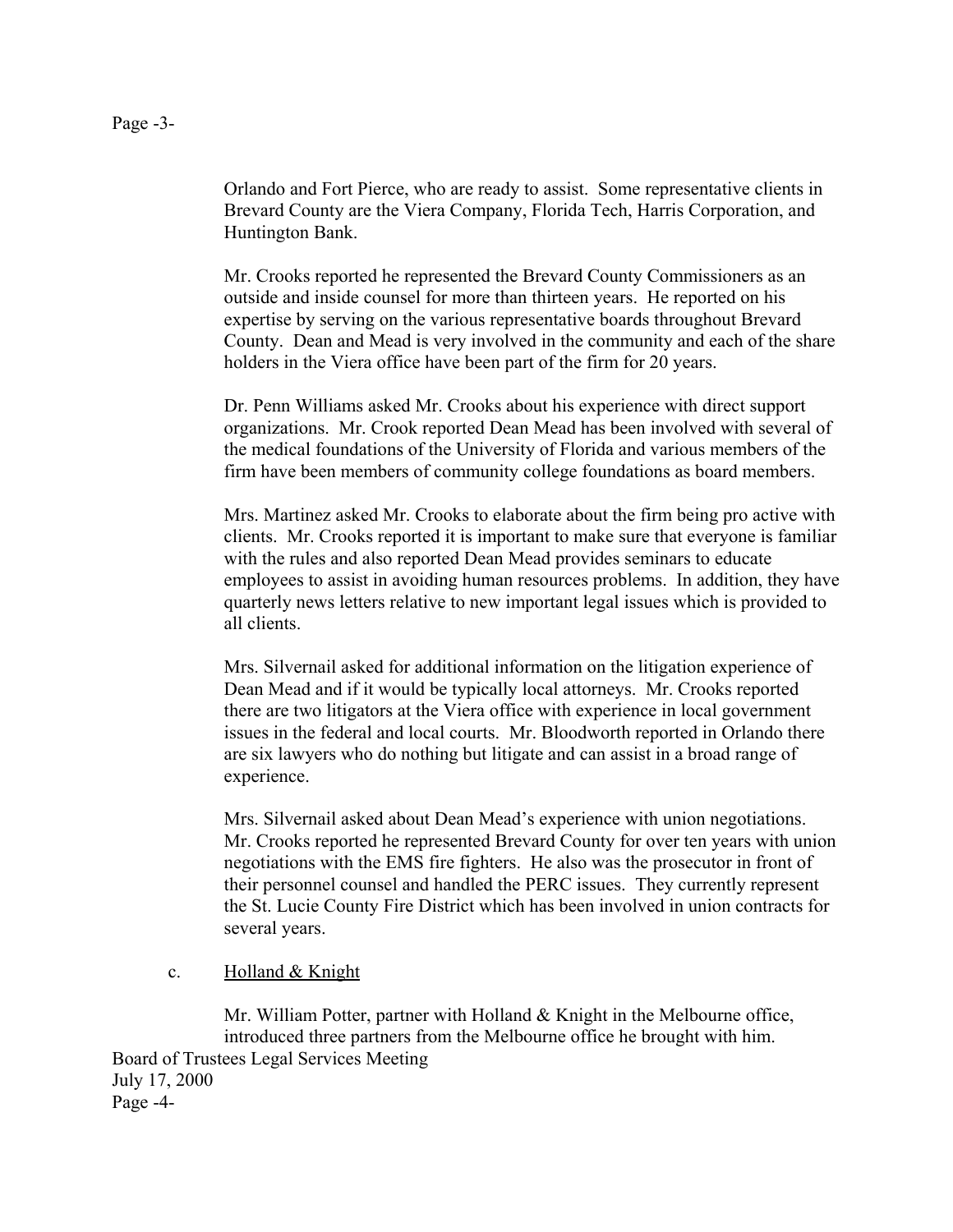Mr. Pat Healy, Mr. Andy Hament and Mr. Cliff McLellan, who does a lot of administrative work, i.e., imminent domain and commercial limitation as well. There are eleven attorneys in the Melbourne office.

Mr. Potter discussed the commitment of Holland  $\&$  Knight to its institutional clients. He assured the Board that Holland  $&$  Knight looks toward the legal counseling as a long-term partnering relationship and puts the client's interest first. Holland & Knight has more than 1,000 lawyers with 22 offices throughout the country. There are eleven offices in Florida. At the Melbourne office there are three lawyers who specialize in labor law, one who is an intellectual property lawyer, three lawyers who primarily do real property matters, two certified trial lawyers, and one who does primarily corporate and business work. Holland  $\&$ Knight has an office in Orlando with 91 lawyers who cover every part of the spectrum in law. In Tallahassee there are 29 lawyers, which he felt would be an asset to BCC to have an office in the state capital with lawyers involved in what is happening in the state government. The Washington office has 136 lawyers which keeps the firm abreast of the latest developments as they affect institutions like BCC. The lawyers can communicate via e-mail and direct dial telephones and Mr. Potter related several instances where he utilized this communication to obtain legal expertise from attorneys who specialize in certain areas.

Mr. Andy Hament addressed the Board on his labor law experience and reported approximately 50 lawyers throughout the firm specialize in employment and labor law. They provide education for their clients in labor law via newsletters and seminars. Mr. Hament reviewed experience in dealing with employment and labor law.

Mr. Pat Healy addressed the Board and reported Holland & Knight has a strong commitment to education and the college and stated he had served on the BCC Board of Trustees for eight years and is familiar with the types of legal services the Board has required in the past and is likely to require in the future. He was confident in saying there is no other firm that has the breadth of resources and expertise of Holland & Knight. The local capabilities are broad and strong and fit very well with the requirements and are supplemented by other attorneys in the country. Mr. Healy stated he had knowledge of the direct support organizations of the college and the board directed restructuring and felt there would be a smooth transition if the firm of Holland & Knight was selected as the college's legal counsel.

Board of Trustees Legal Services Meeting July 17, 2000 Page -5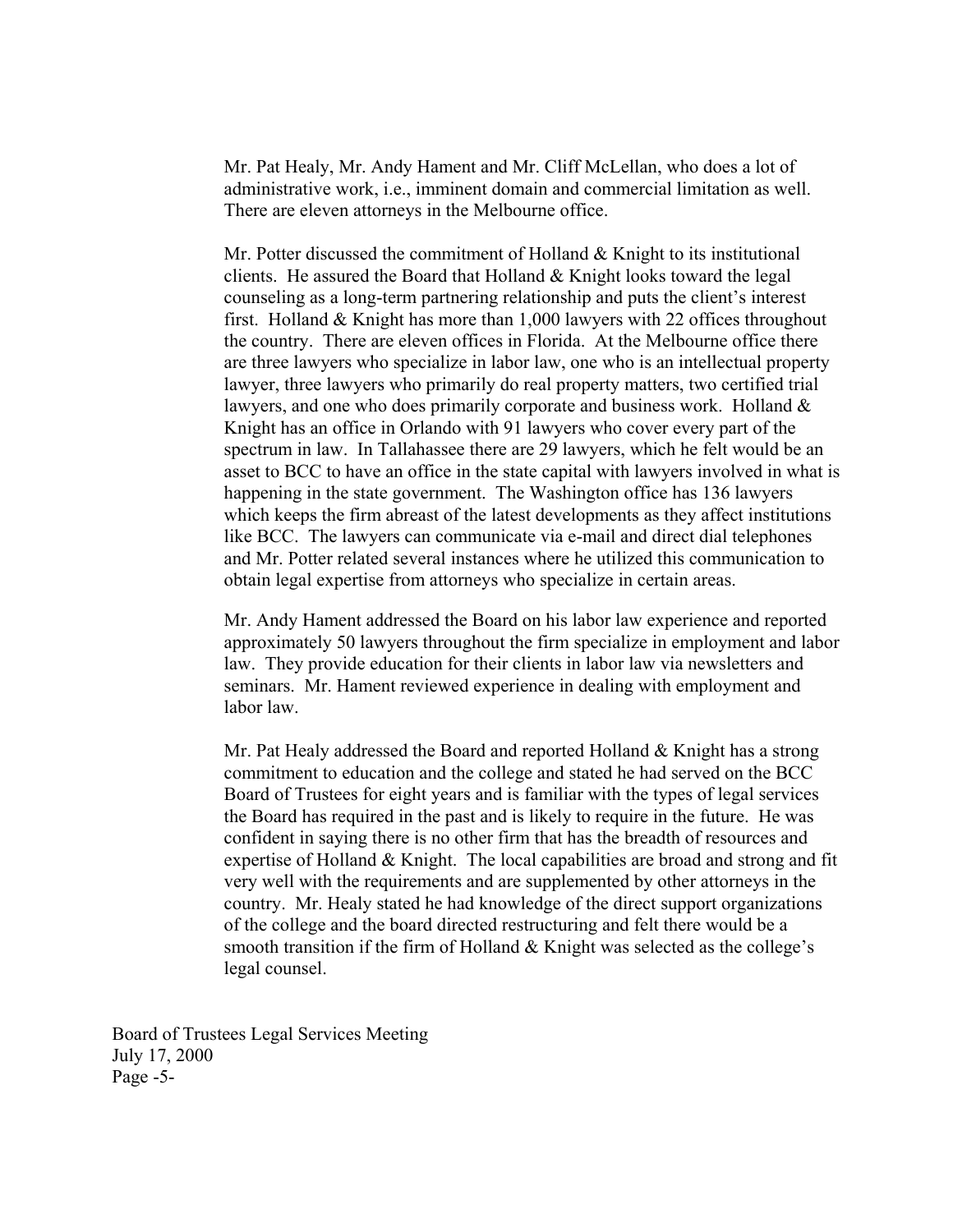Mr. Potter reported there are 22 educational attorneys, and in addition, the intellectual property law will be more and more important. Between the specialist available through Holland  $&$  Knight and the technology they have which ties the entities together, Mr. Potter felt they could do a great job for BCC.

Mr. Johnson asked if Mr. Potter could elaborate on their experience with Florida community colleges. Mr. Hament reported Holland & Knight has not had collective bargaining experience with a community college, however, it is the same law as the numerous public agencies they have represented in collective bargaining matters.

Dr. Penn Williams stated there are partners in Jacksonville and asked if any of those have represented community colleges. Mr. Potter reported Holland  $\&$ Knight does have some Jacksonville lawyers who have represented Florida Community College in Jacksonville on several matters.

Mrs. Silvernail confirmed that Mr. Potter would be the lead attorney and asked who would be the second attorney if he were not available. Mr. Potter reported Mr. Pat Healy would be the next attorney contact for the college. However, Dr. Gamble would have the firm directory and could contact any attorney in the law firm.

Mrs. Silvernail asked if the firm needed to out-source something if the fees would be the same as an attorney with Holland & Knight. Mr. Potter replied the rate would remain the same.

Mrs. Silvernail asked about any client conflicts. Mr. Potter said the only conflict he is aware of is with Brevard Workforce Board which he would have to address.

Mrs. Martinez asked Mr. Potter what he saw his role in the area of prevention. Mr. Potter felt particularly in employee matters they had a lot to offer in the area of prevention. Holland  $&$  Knight would be able to save the college money through preventive law through open and private seminars and these are not billed at an hourly rate and are done as a client service. There are newsletters provided to the client as well. The fact that Holland  $&$  Knight has specialists in so many areas will save the client money. Mr. Potter thanked the Board for its time.

Board of Trustees Legal Services Meeting July 17, 2000 Page -6-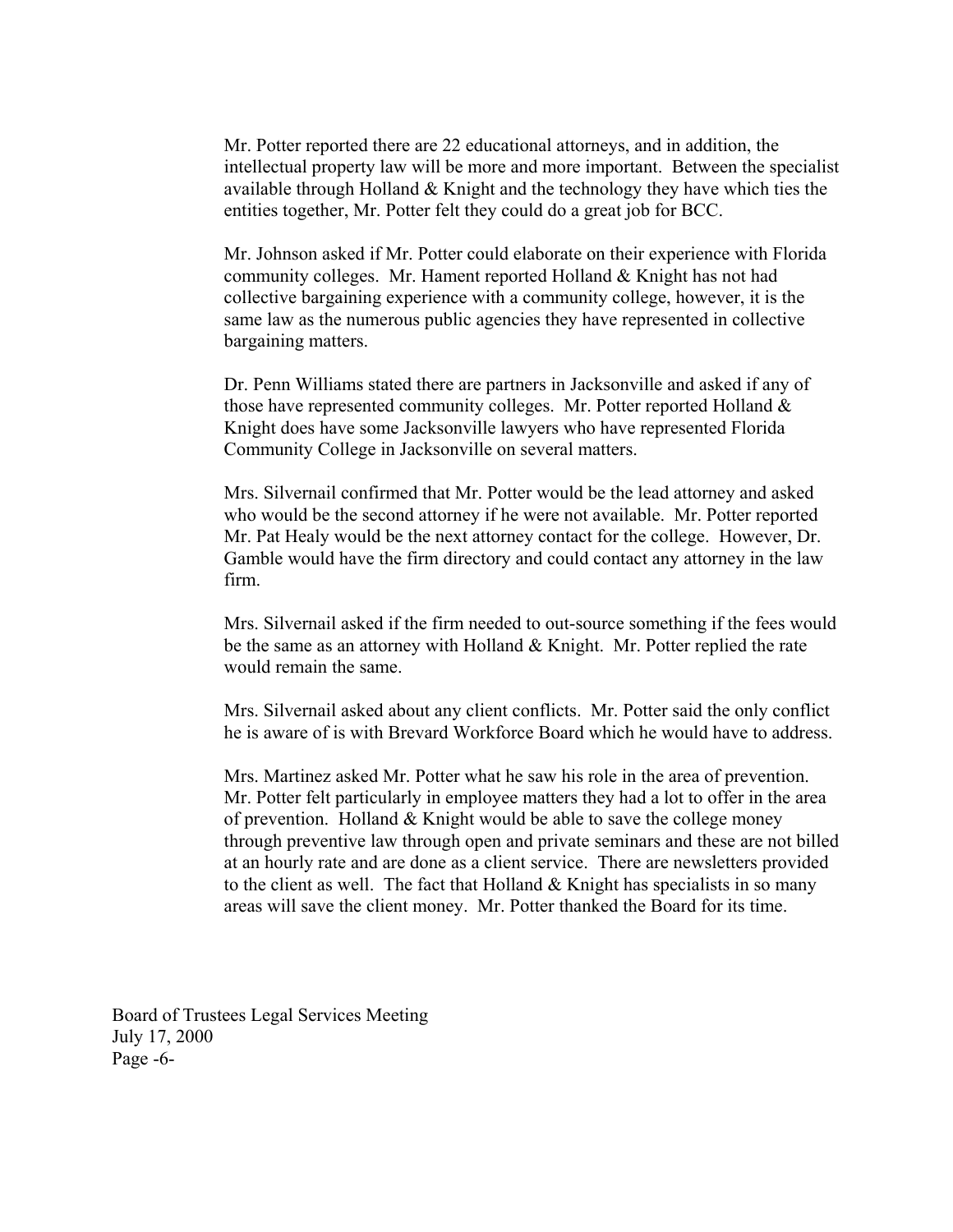#### d. Mr. Joe Matheny

Mr. Matheny thanked the Board for including him in the final group. In the RFP he noticed it did not include some things like loyalty, dedication, commitment which are things he said he is most proud of with his service to the college. Mr. Matheny provided information on his background and experience. In 1963, he located to Brevard County and came to BCC in 1968. BCC had been under the Brevard County School Board and when the change in Board autonomy took place, the school board sued the college claiming the college was required to pay the architect fees to design one of the college buildings. Mr. Matheny was called in to represent the college and to test the laws in place to test the autonomy. The case went to the Florida Supreme Court which ruled in favor of the college and the school board had to pay the architect. Mr. Matheny reported he has attended approximately 500 Board meetings. Beginning in 1985, he was able to dedicate his time to the college.

Mr. Matheny reported on the history of Brevard Community College and the establishment of the BCC Foundation and the establishment of the King Center for the Performing Arts endowment. Mr. Matheny discussed the establishment of the other various entities of the college including the TV station and the criminal justice center. He reported that most of the community colleges in the state have one attorney representing them. It is important for the attorney to have a good relationship with the president and the administrative staff to make the system work. Mr. Matheny reported he had been with the college for 32 years and there has not been a problem because he has been a single practitioner for those years. He believed that a single line of responsibility is essential to make the system works. The college needs a separate labor attorney to help negotiate contracts and to advise the college in labor matters. This has been done in the past and it works. Sometimes the college may need a specialist, however, it is rare.

Mr. Matheny reported he is available to answer questions presented by the president and his staff. The Board speaks with one voice, not five, so the direction given to the attorney must come from a Board meeting. Regarding fees, his are now \$115 an hour and there is a \$350 retainer. The fees charged to the college are considerably low compared to fees in the area. He does not charge for his secretaries time, unless there is a special project. Mr. Matheny reported he would like to stay with the college about three more years and the last six months of his tenure transition in another attorney.

Board of Trustees Legal Services Meeting July 17, 2000 Page -7-

Mrs. Martinez asked Mr. Matheny to assess the rise of attorneys' fees